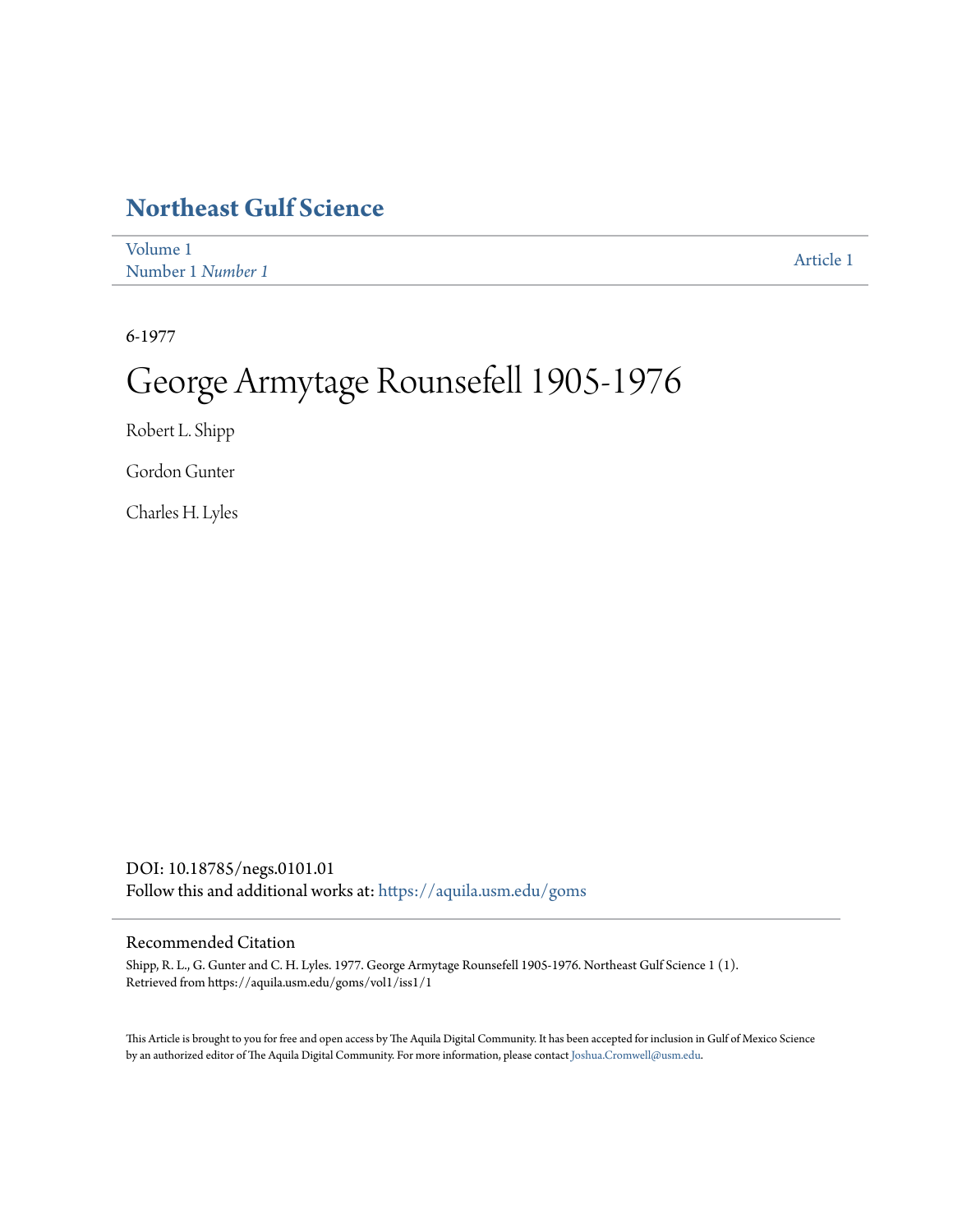Northeast Gulf Science Vol. 1, No. 1. June 1977



George Armytage Rounsefell 1905 -1976

1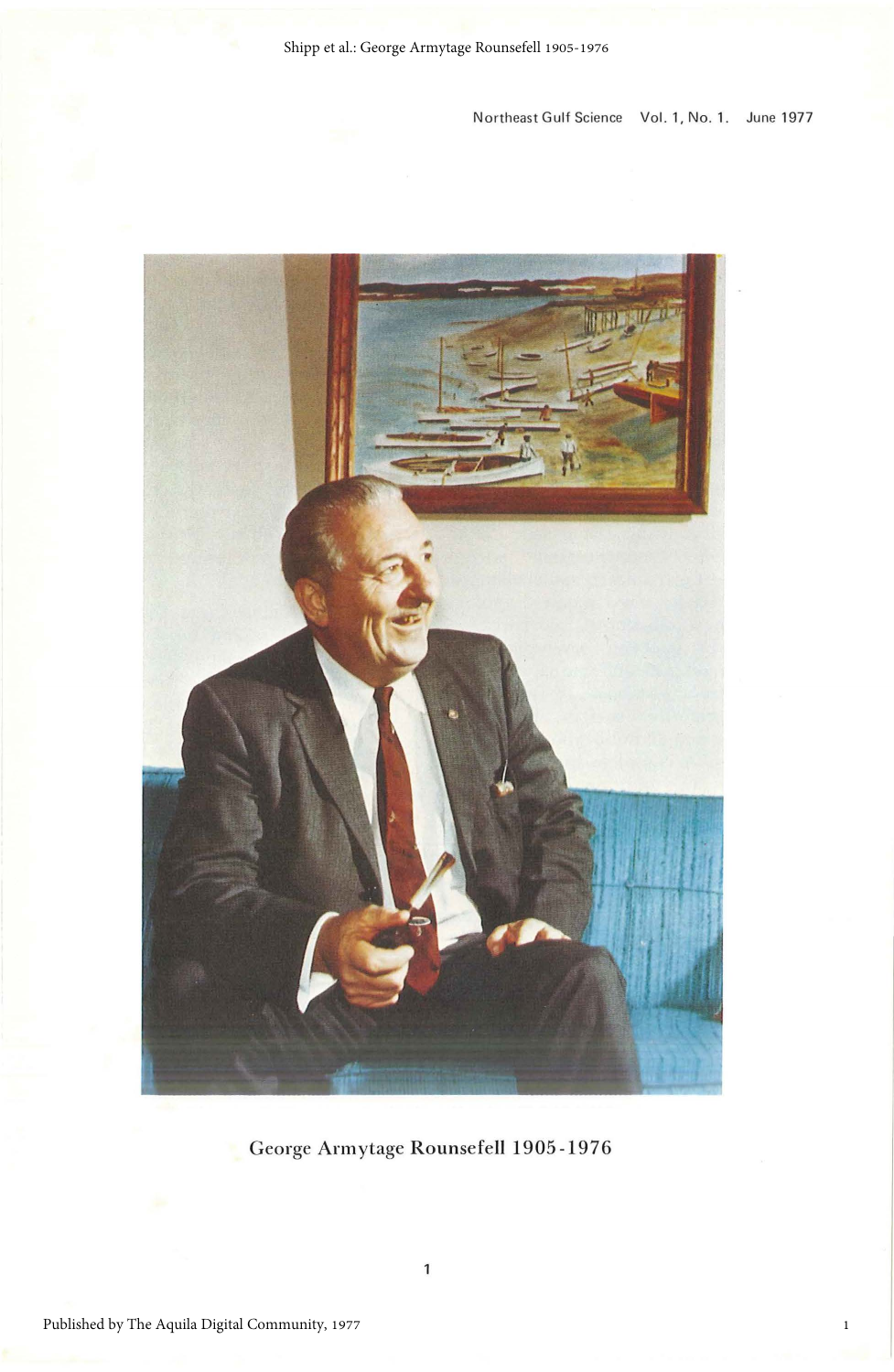After "retirement", George Rounsefell planned to devote his efforts to publication of "Northeast Gulf Science". He was not able to see the first issue go to press. Therefore, there should be little question as to why Volume 1, Number 1, begins with a memorial to him.

George Armytage Rounsefell was born in Alaska. Before he was 20, he had begun his fishery studies that spanned more than a half century and most of North America.

It would be inappropriate for me, who knew him but a tiny fraction of his life, to comment at length on him as a fishery scientist and as an individual. Suffice to say that during this last decade "Doc" provided our "younger team" with a model that both amazed and challenged. His productivity never required apology due to age. Furthermore, that barrier of years never impeded development of friendship, warmth and mutual respect.

For a truer testament of Doc's place in our scientific society, his career experience and 89 publications speak for themselves. A complete list follows this memorial. In addition, Dr. Gordon Gunter and Mr. Charles H. Lyles have kindly provided the following two personal, unedited cameos of George Armytage Rounsefell.

-Robert L. Shipp

#### George Rounsefell - An Appreciation

#### By

Gordon Gunter Gulf Coast Research Laboratory Ocean Springs, Mississippi 39564

George A. Rounsefell was willing to take a stand on most questions and he

was never backward about stating his views. Therefore he hassled with a good many people and I was one of them. Nevertheless, we maintained a mutual self-respect and cooperated whenever we could to the end of his life. What I liked was the fact that he was a good fishery man and he worked hard. He mixed himself in quickly with several fishery projects on the Gulf Coast and in his own way he benefited them all. He saw quickly that there was not much to the high seas fishery and that all of the important matters stemmed from the inshore shallows and the Continental Shelf. One of his last reports concerned a design for a fishway for the proposed Sutton Lake Lock and Dam on the Apalachicola River.

When Rounsefell came to the Gulf Coast he liked it and he expected to stay. However, when the federal Fisheries Service saw fit to remove Albert Collier from the directorship of the Galveston Laboratory and replace him with Rounsefell, the first Collier knew was when it was ineptly announced in an open staff meeting of the Laboratory. A long series of similar inept moves, some of which I watched for over 45 years has caused the relative decline of this branch of the Government, which should be big and strong and flourishing. Be that as it may, the whole thing did not set well with Collier's friends both in and out of the Service and they took it out on Rounsefell. I finally became convinced not too long ago by people who were in the know at the time, that Rounsefell had nothing to do with the way the administrative change was presented in Galveston. Even so he bore the blame for it and was handicapped during his whole administration there. When the animus against him had built up for that and other reasons until he was relegated to the innocuous position of editor and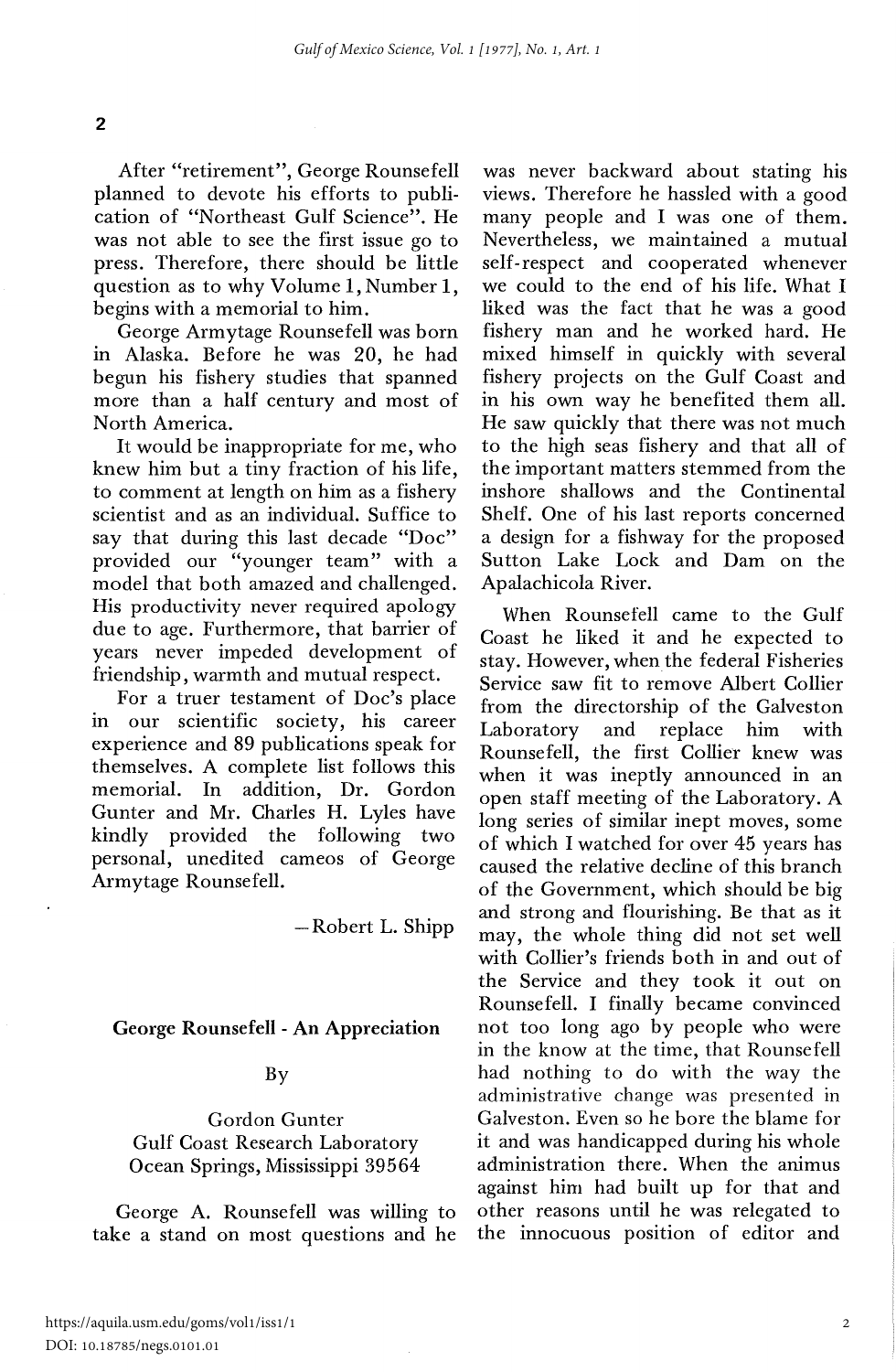assigned resigned after nearly 40 years with the Service. to California, Rounsefell

He remained on the Gulf coast and was employed from 1963 to 1975 by the University of Alabama variously as Professor of Biology, Marine Biology, Marine Science and Director of the Alabama Marine Resources Laboratory, and the Marine Science Institute of the University. During this time he published 24 papers and research reports and encyclopedia articles; he also published five book reviews, and gave two addresses and four special reports to various commissions. Finally in 1975 right after retirement from the University he published his major text, Ecology, Utilization, and Management of Marine Fisheries, which is undoubtedly the leading American text on this subject.

In summary, George Rounsefell worked hard and thought deeply and he never went about trying to get ahead by being a big buddy to anybody. He stated his view and defended it. He came to the South in 1957 and was on the Gulf Coast for 20 years, where he contributed a great deal to fishery science and scholarship. He was a scion of the Stanford fisheries school and he was a good disciple and representative of the school in fisheries and academic circles on the Gulf Coast. He was recognized as a world authority on fisheries because of his published works. His influence will be felt for a long time to come.

He was born in Alaska and raised in the State of Washington and was finally laid to rest in Washington, Vermont, his wife's home, for as she told me at his funeral, "We were always fisheries people and had no roots." This highlights one of the sacrifices that fishery people have to make. George Rounsefell paid that sacrifice and did well by the world.

#### George A. Rounsefell

#### By

### Charles H. Lyles Gulf States Marine Fisheries Commission Gulf Coast Research Laboratory Ocean Springs, Mississippi 39564

I was employed by the old Bureau of Fisheries, Department of Commerce in 1938 in a position to gather statistical data on the fisheries in New York and New England. Shortly after entering on duty I met George Rounsefell. I found we shared a common belief, that in order to manage our fisheries we must develop an adequate data base. This not only meant statistics on catch and effort but such other basic research as life history, stock identification, predation interrelationship, etc. George was very blunt and factual about the need for these requirements and he also believed that you must have. a fundamental understanding of mathematics to properly evaluate these data.

During the ensuing 35 years our paths crossed frequently and each time we served in the same general area I found George most helpful. While serving in the North Atlantic with the International Commission for the Northwest Atlantic Fisheries, George Rounsefell, who was then at Woods Hole, was most helpful with the Commission problems. Later when he was transferred to the Galveston, Texas laboratory, I too, was in the Gulf area. In that position he was given an impossible task -and was not fully backed in carrying out the mandate.

The unfortunate matter in no way diminished his zeal as a fishery research scientist. He was indeed a fisheries man. He never lacked the courage to tell one of poor quality work and he was adept at it since his standards were high. On the other hand, I found his criticisms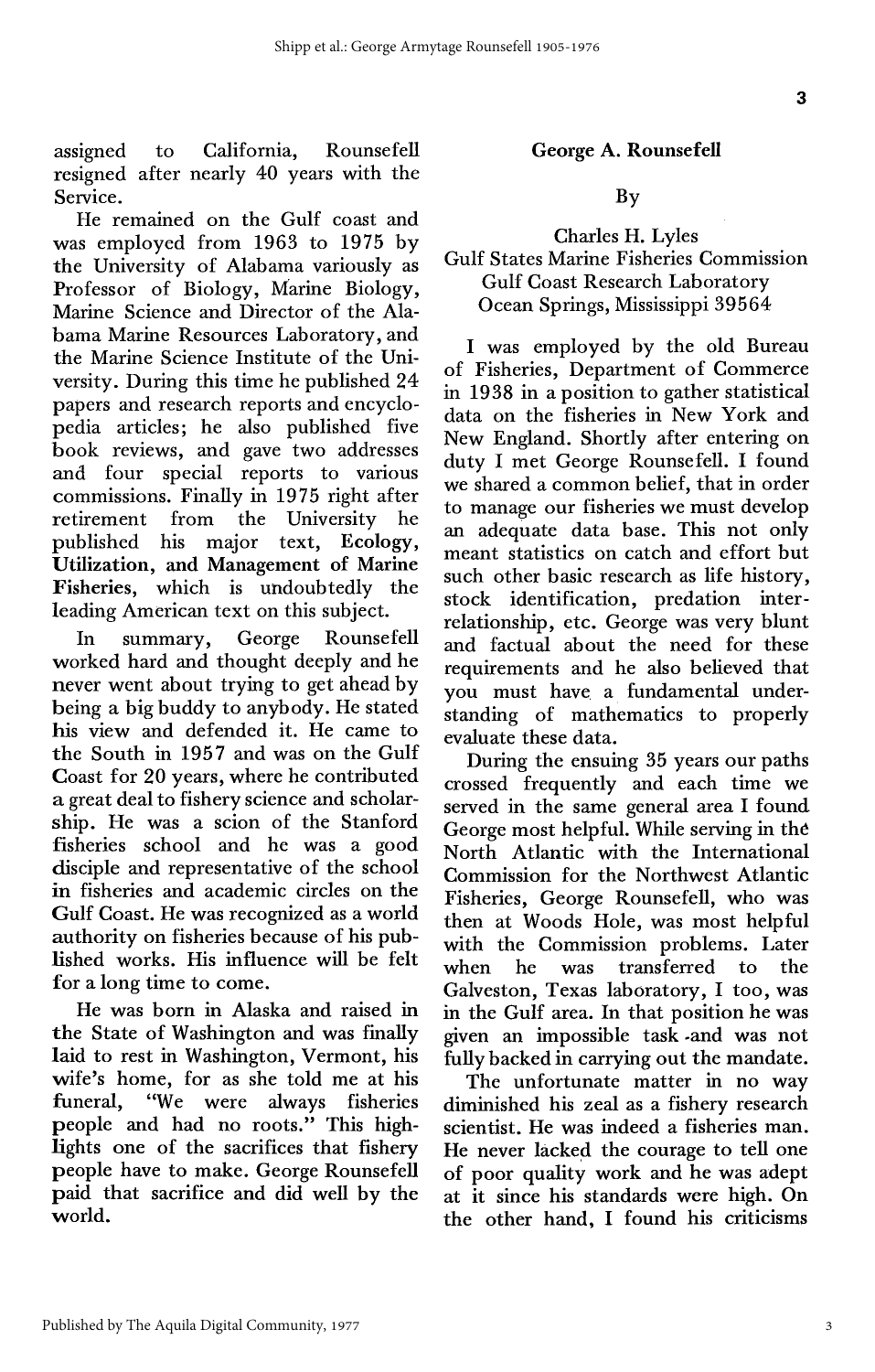extremely helpful for I knew he was in reality only offering help.

The fisheries world has lost a tireless, capable and honest researcher and many of us in fisheries work have lost a true friend.

#### George **A. Rounsefell**

#### CAREER EXPERIENCE

- 1924: Scientific Assistant, California Fish and Game Department, Terminal Island Laboratory - albacore and sardines.
- 1925-34: In charge of Alaska herring investigations, U.S. Bureau of Fisheries.
- 1934-38: In charge of Fraser River salmon investigations, U.S. Bureau of Fisheries.
- 1938-44: In charge of groundfish abundance, Cambridge, Mass., U.S. Fish and Wildlife Service.
- 1944-45: Assistant Coordinator, Defense Fisheries Administration, Department of the Interior, Washington, D.C.
- 1946-48: Chief of Branch of Anadromous Fisheries, U.S. Fish and Wildlife Service, Washington, D.C.
- 1948-51: Chief of Atlantic Salmon Investigations, U.S. Fish and Wildlife Service, Orono, Maine.
- 1951-52: Reviewer of biological reports and conducted independent research. U.S. Fish and Wildlife Service, Woods Hole, Massachusetts.
- 1953-54: Leader of Fishery Mission to Turkey, Food and Agriculture Organization of the United Nations.
- 1955-56: Reviewer of biological reports and conducted independent research. U.S. Fish and Wildlife Service, Woods Hole, Massachusetts.
- 1957-63: Director of U.S. Bureau of Commercial Fisheries Biological Laboratory, Galveston, Texas\_
- 1963-64: Professor of Marine Science, University of Alabama.
- 1966-69: Director, Marine Sciences Institute, Professor of Marine Sciences Institute, and Professor of Marine Science, University of Alabama.
- 1969-75: Professor of Marine Science, Marine Sciences Institute, University of Alabama.
- 1973-75: Professor of Marine Biology, Marine Enviornmental Sciences Cbnsortium, Dauphin Island, Alabama.
- 19 75-76: Professor Emeritus, University of Alabama.

#### PUBLICATIONS

- 1. 1926 Report of progress in Alaska herring investigations. Pacific Fisherman, December 1926, 24(13):20-21, Seattle.
- 2. 1928 Some observations on the Alaska herring. Pacific Fisherman, 1928, 26(9):62, Seattle.
- 3. 1928 Some observations on the Alaska herring. Pacific Fisherman, 1928, 26(10):20-21, Seattle.
- 4. 1930 Contribution to the biology of the Pacific herring, *Clupea pallasii,* and the condition of the fishery in Alaska. U.S. Bureau of Fisheries, Bulletin 45:227-520,53 figures, Washington.
- 5. 1930 The existence and causes of dominant year classes in the Alaska herring. Contribution to Marine Biology,<br>1930, pp. 260-270, 5 figures, 260-270, 5 figures, Stanford University, California.
- 6. 1932 Fluctuations in the supply of herring, *Clupea pallasii,* in southeastern Alaska. U.S. Bureau of Fisheries, Bulletin 47:15-56, 26 figures.
- 7. 1932 Fluctuations in the supply of herring, *Clupea pallasii,* in Prince William Sound, Alaska, by George A. Rounsefell and E. H. Dahlgren. U.S. Bureau of Fisheries, Bulletin 47(9):263-291.
- 8. 1933 Tagging experiments on the Pacific herring, *Clupea pallasii,* by George A. Rounsefell and Edwin H. Dahlgren. Journal du Conseil International pour L'Exploration de Ia Mer, 8(3):371-384, 6 figures.
- 9. 1934 Occurrence of mackerel in Alaska. Copeia (I) :42.
- 10. 1934 Several distinct races of herring are found in southeastern Alaska\_ Pacific Fisherman, 32(3):31, 1934, Seattle\_
- **11.** 1935 Races of herring, *Clupea pallasii,* in southeastern Alaska, by George A. Rounsefell and Edwin H. Dahlgren. U.S. Bureau of Fisheries, Bulletin 48(17):119-141, 10 figures\_
- 12. 1935 Abundance and seasonal occurrence of the salmon in the Puget Sound region and the development of the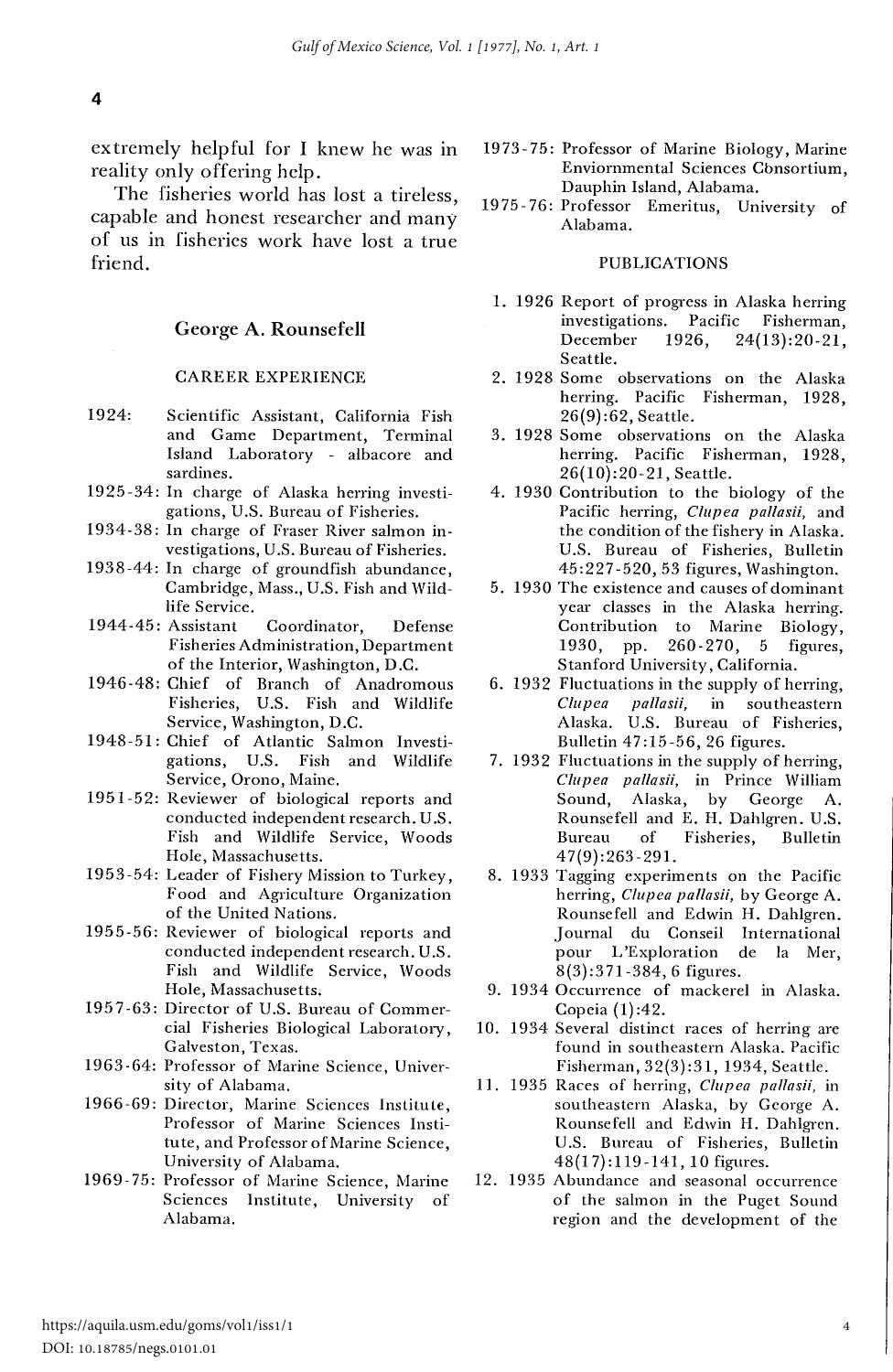fishery, by George A. Rounsefell and George B. Kelez. U.S. Bureau of Fisheries, Special Report, 49 p., 12 figures, 1935, Washington.

- 13. 1938 The salmon and salmon fisheries of Swiftsure Bank, Puget Sound and the Fraser River, by George A. Rounsefell and George B. Kelez. U.S. Bureau of Fisheries, Bulletin 49(27):693-823, 29 figures.
- 14. 1941 Restoration of the Atlantic salmon in<br>New England, by William C. England, by Herrington and George A. Rounsefell. Transactions of the American Fisheries Society ,(1940), 70:123-127.
- 15. 1941 Haddock tagging. Year Book of the Fishing Masters' Association, Boston, pp. 15.
- 16. 1942 Field experiments in selecting the most efficient tag for use in haddock studies. Transactions of the American Fisheries Society, (1941), 71:228-235, 1 figure.
- 17. 1942 The use of "trash" fish as a new source of food supply, by William C. Herrington, George A. Rounsefell and Alfred Perlmutter. Year Book of the Fishing Masters' Association, Boston, pp. 15-17.
- 18. 1942 The New England alewife fisheries, with special reference to Maine, by George A. Rounsefell and Louis D. Stringer. U.S. Fish and Wildlife Service, Fishery Leaflet 42, 33 p.
- 19. 1944 Fishways for small streams. U.S. Fish and Wildlife Service, Fishery Leaflet 92, 6 p. illustrations.
- 20. 1945 How to mark fish, by George A. Rounsefell and John L. Kask. Transactions of the American Fisheries<br>Society, (1943), 73:394-424, Society, (1943), 73:394-424, illustrations.
- 21. 1945 The New England alewife fisheries, with special references to Maine, by George A. Rounsefell and Louis Stringer. Transactions of the American Fisheries Society, (1943), 73:394-424, illustrations.
- 22. 1946 Fish production in lakes as a guide for estimating production in proposed reservoirs. Copeia, 1946, 1:29-40, 3 figures.
- 23. 1947 The effect on natural and artificial propagation in maintaining a run of Atlantic salmon in the Penobscot River. Transactions of the American Fisheries Society ,(194 7), 74:188-208,

1 figure.

- 24. 1947 Evaluation of fisheries in determining benefits and losses from engineering projects, by Richard A. Kahn and George A. Rounsefell. U.S. Fish and Wildlife Service, Special Scientific Report No. 40, 10 p.
- 25. 1947 Herring. Encyclopedia Britannica.
- 26. 1947 Fishes of the Pacific Coast of Canada, by Wilbert A. Clemens and G. V. Wilby. (A Review), Copeia, 1947, 3:214.
- 27. 1948 Development of fishery statistics in the North Atlantic. U.S. Fish and Wildlife Service, Special Scientific Report No. 47,18 p.
- 28. 1949 Salmon restoration in Maine, by George A. Rounsefell and Lyndon H.<br>Bond. Maine Atlantic Sea-Run Bond. Maine Atlantic Salmon Commission. Research Report No.1, 52 p., Augusta.
- 29. 1949 Methods of estimating total runs and escapements of salmon. Biometrics, 5(2):115-126, 5 figures.
- 30. 1950 Growth control charts applied to Atlantic salmon, by George A. Rounsefell and Lyndon H. Bond. Transactions of the American Fish· eries Society, (1948), 78:189-191, 1 figure.
- 31. 1950 Diet experiments on Atlantic salmon in Maine, by George A. Rounsefell, Lyndon H. Bond and George K. White. Progressive Fish - Culturist, 12(3):159-172, 1 figure.
- 32. 1950 Atlantic salmon program. Sportsman's Guide, Main Fish and Game Association, September 1950, Rumford, Maine.
- 33. 1951 An interim report on salmon restoration in the St. Croix, Aroostock, and St. John Rivers, by Scott H. Bair and George A. Rounsefell. U.S. Fish and Wildlife Service, April 1951, 28 p.
- 34. 1953 Fishery science, its methods and applications, by George A. Rounsefell and W. Harry Everhart. 444 p., John Wiley and Sons, New York.
- 35. 1954 Report on the International Training Center in Fishery Biology held in Istanbul, Turkey. Food and Agriculture Organization of the United Na-<br>tions, Report No. 298, 9 p., Report No. 298, 9 p., September 1954.
- 36. 1954 Biology of the commercial fishes of the Gulf of Mexico. *In* Gulf of Mexico, Its Origins, Waters, and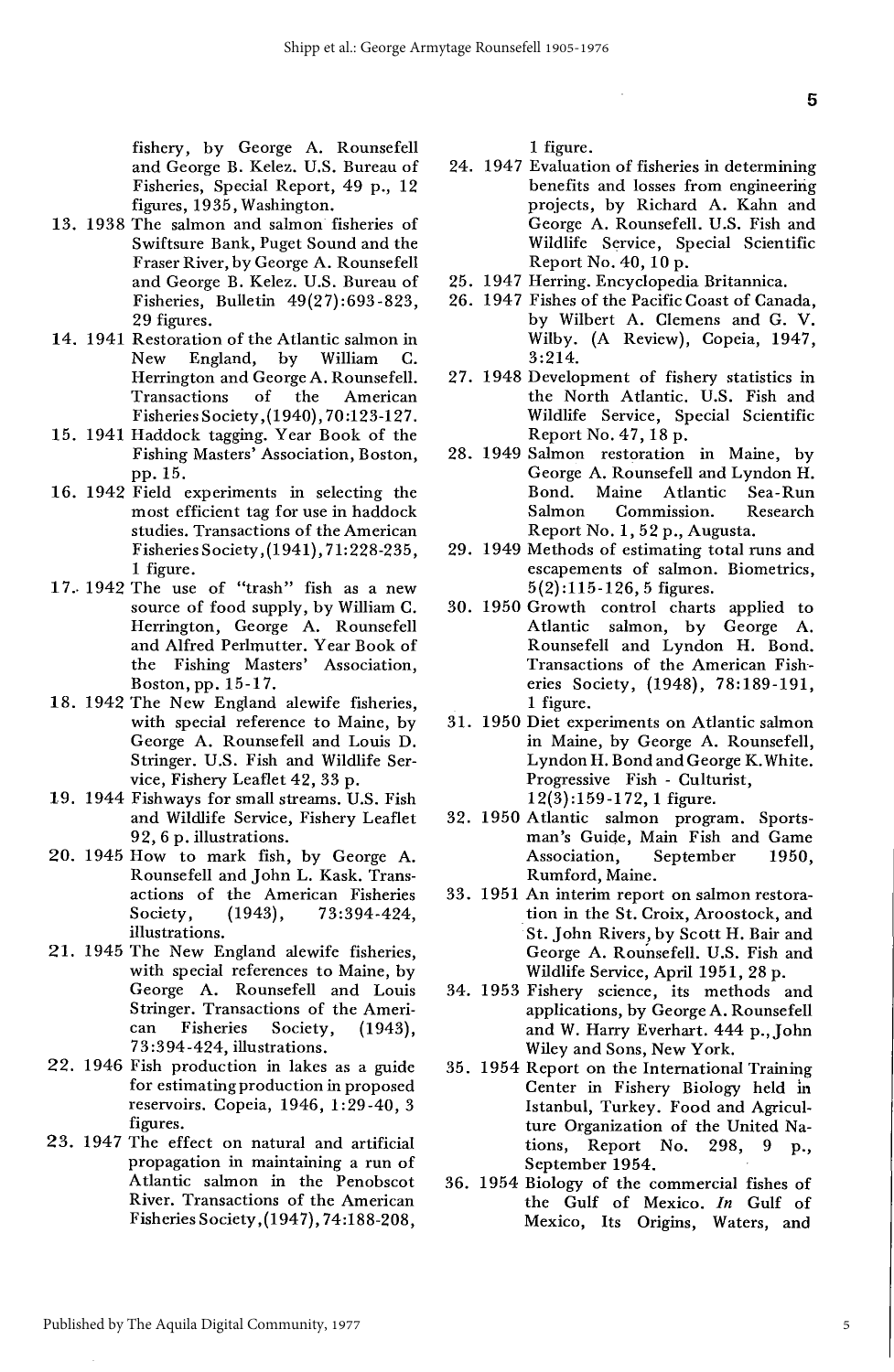Marine Life. U.S. Fish and Wildlife Service, Fishery Bulletin 55(89):507-512.

- 37. 1955 Report to the Government of Turkey on fishery biology. Food and Agriculture Organization of the United Nations, Report No. 391, 23 p., July 1955.
- 38. 1957 Reviewing scientific manuscripts in the Fish and Wildlife Service. U.S. Fish and Wildlife Service, Administrative Leaflet 14, 12 p.
- 39. 1957 A method of estimating abundance of groundfish on Georges Bank. U.S. Fish and Wildlife Service, Fishery Bulletin 5 7(113) :265-278.
- 40. 1957 Fecundity of North American Salmonidae. U.S. Fish and Wildlife Service, FisheryBulletin5 7(122) :451- 468.
- 41. 1957 Effects of lake fertilization by volcanic activity on abundance of salmon, by G. J. Eicher, Jr. and George A. Rounsefell. Limnology and Oceanography, 2(2):70-76.
- 42. 1958 Anadromy in North American Salmonidae. Fishery Bulletin 58(131): 171-185, 2 figures.
- 43. 1958 Factors causing decline in sockeye salmon of Karluk River, Alaska. Fishery Bulletin 58(130):83-168, 61 figures, 44 tables.
- 44. 1958 Shrimp research by the U.S. Fish and Wildlife Service. Proceedings of the Gulf and Caribbean Fisheries Institute, 1Oth Annual Session, p.p. 43-44.
- 45. 1958 Large-scale experimental test of copper sulfate as a control for the Florida red tide, by George A. Rounsefell and John E. Evans. U.S. Fish and Wildlife Service, Special Scientific Report-Fisheries No. 270, 57.p.
- 46. 1958 (Editor) Annual report of the Gulf Fishery Investigations for the year ending June 30, 1958. U.S. Fish and Wildlife Service, 106 p.
- 47. 1959 On the dynamics of explored fish populations, by R. J. H. Beverton and S.J. Holt. (A Review), Limnology and Oceanography, 4(2) :230-231.
- 48. 1959 Seafood for sale, by George A. Rounsefell and Charles H. Lyles. Texas Game and Fish, May, pp. 34-35.
- 49. 1959 (Editor) Fishery research, Galveston Biological Laboratory, fiscal year 1959. U.S. Fish and Wildlife Service, Circular 62, 127 p.
- 50. 1960 Garfish. *In* World Book Encyclopedia, Chicago.
- 51. 1960 Lamprey. *In* World Book Encyclopedia, Chicago.
- 52. 1960 Shrimp. *In* World Book Encyclopedia, Chicago.
- 53. 1960 Tunas. *In* World Book Encyclopedia, Chicago.
- 54. 1960 Fish and Ships, by Ralph W. Andrews and A. K. Larssen. (A Review by Bernard E. Skud and George A. Rounsefell), Transactions of the American Fisheries Society, 89(1):84-85.
- 55. 1960 Rainbow trout in Mexico and California, with notes on the cutthroat series, by Paul R. Needham and Richard Gard. (A Review), Transactions of the American Fisheries Society, 89(2):243-244.
- 56. 1960 (Editor) Fishery research, Galveston Biological Laboratory, fiscal year 1960. U.S. Fish and Wildlife Service, Circular 92, 77 p.
- 57. 1961 How can research production be measured? Proceedings of the Gulf and Caribbean Fisheries Institute, 13th Annual Session, 1960, pp. 139-150.
- 58. 1961 Fishery management, by R. S. Fort and J. D. Brayshaw. (A Review), Transactions of the American Fisheries Society, 90(3):341-342.
- 59. 1961 Living fishes of the world, by Earl S. Herald. (A Review), Transactions of the Ainerican Fisheries Society, 90(3) :341.
- 60. 1961 (Editor) Fishery research, Galveston Biological Laboratory, fiscal year 1961. U.S. Fish and Wildlife Service, Circular 129, 82 p.
- 61. 1962 Relationships among North American Salmonidae. U.S. Fish and Wildlife Service, Fishery Bulletin 209(62):235-270, 19 figures.
- 62. 1962 Introduction to the study of animal populations, by H. G. Andrewwartha. (A Review), Transactions of the American Fisheries Society, 91(3):330.
- 63. 1963 (Editor) Fishery research, Galveston Biological Laboratory, fiscal year 1962. U.S. Fish and Wildlife Service, Circular 161, 101 p.
- 64. 1963 Pink salmon (Oncorhynchus gorbuscha) in northern Norway in the year 1960, by Magnus Berg. (A Review), Transactions of the Ameri-